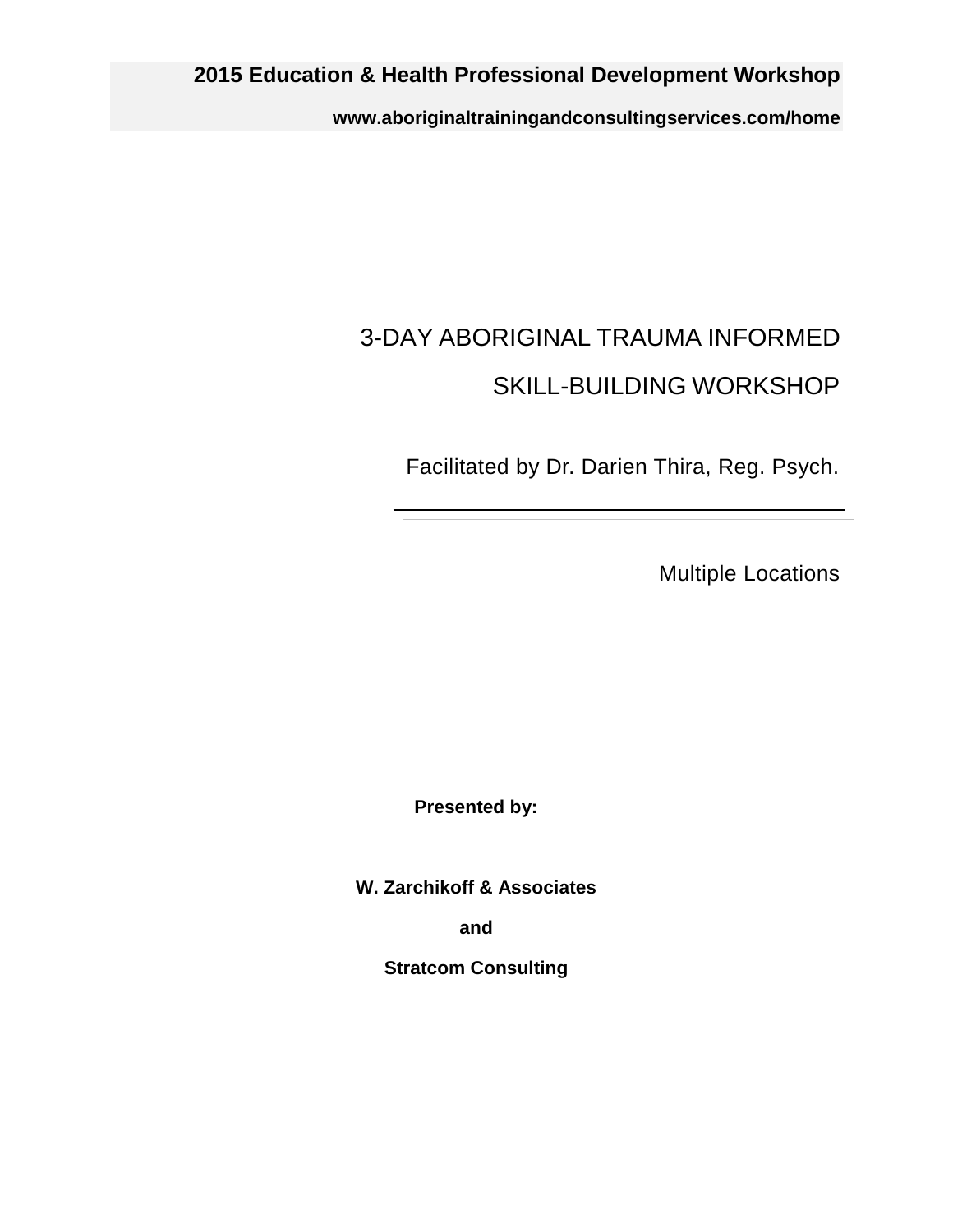**Website: www.aboriginaltrainingandconsultingservices.com/home**

#### **Stratcom Consulting**

| <b>Contact</b><br>Rebecca Marinos<br>Certified Leadership Coach & Communications Consultant | <b>Address</b><br>2781 Ridgeway<br>Ave, San Bruno,<br>CA 94066 | <b>Phone</b><br>(650) 888-2654 | Fax<br>(650) 513-2020 |
|---------------------------------------------------------------------------------------------|----------------------------------------------------------------|--------------------------------|-----------------------|
| Email: rebecca@rebeccamarinos.com<br>www.rebeccamarinos.com                                 |                                                                |                                |                       |
| W. Zarchikoff & Associates                                                                  |                                                                |                                |                       |

| <b>Contact</b>                                          | <b>Address</b>  | <b>Phone</b>     | Fax            |
|---------------------------------------------------------|-----------------|------------------|----------------|
| Bill Zarchikoff, President                              | 19899 - 55A     | (604) 970-3419   | (604) 530-3841 |
|                                                         | Avenue, #112    | or               |                |
| Email: wzarchikoff@gmail.com                            | Langley, BC V3A | Toll-Free 1(888) |                |
| http://aboriginaltrainingandconsultingservices.com/home | OC4             | 683-7711         |                |

*Due to circumstances beyond our control the program may have changed without notice. Everything possible has been done to provide equivalent speakers and sessions if a cancellation occurred. Neither W. Zarchikoff & Associates nor Stratcom Consulting assumes responsibility for such changes.*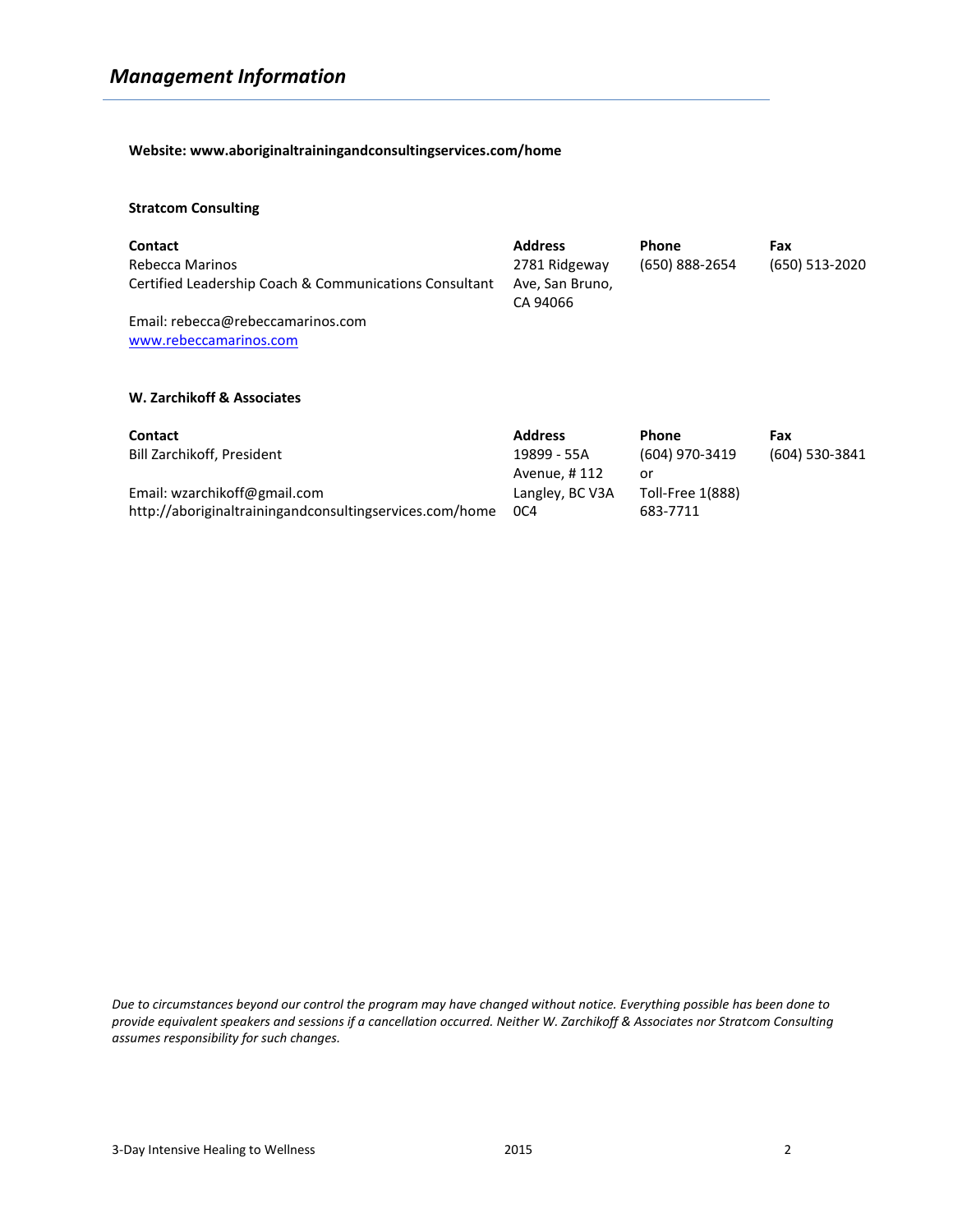# 3-DAY ABORIGINAL TRAUMA INFORMED

# SKILL-BUILDING WORKSHOP

MULTIPLE LOCATIOMS

### **About this Course**

Despite compassion and commitment, many front-line workers and counsellors are asked to provide healing services for which they have not received training. And many basic training programs have encouraged a focus on their client's problems as opposed to enhancing their client's personal and cultural/community wellness.

This 3-day intensive workshop will offer participants the opportunity to develop a vision of wellness and hands-on training in techniques that move "beyond the basics"–developing powerful healing skills that are both simple and practical. This course is an opportunity to learn and practice culturally-sensitive counselling approaches and techniques that will assist Aboriginal clients as they travel their journey from trauma to wellness.

| <b>Day One</b> |                                                                                                                                                                                                                                                                                                                                                                                                                 |
|----------------|-----------------------------------------------------------------------------------------------------------------------------------------------------------------------------------------------------------------------------------------------------------------------------------------------------------------------------------------------------------------------------------------------------------------|
|                |                                                                                                                                                                                                                                                                                                                                                                                                                 |
| $0830 - 0900$  | <b>REGISTRATION &amp; REFRESHMENTS</b>                                                                                                                                                                                                                                                                                                                                                                          |
|                |                                                                                                                                                                                                                                                                                                                                                                                                                 |
|                | <b>WORKSHOP FACILITATOR:</b>                                                                                                                                                                                                                                                                                                                                                                                    |
|                | Dr. Darien Thira, Reg. Psych.<br>President<br>Darien Thira Consulting Incorporated<br>Vancouver, British Columbia<br><b>LOCATION: TBD</b>                                                                                                                                                                                                                                                                       |
|                |                                                                                                                                                                                                                                                                                                                                                                                                                 |
| $0900 - 0915$  | <b>INTRODUCTIONS &amp; OPENING REMARKS</b>                                                                                                                                                                                                                                                                                                                                                                      |
|                |                                                                                                                                                                                                                                                                                                                                                                                                                 |
| $0915 - 1030$  | <b>Session 1: Traditional Values and Colonization</b><br>Trauma, addiction, violence and suicide are often understood as a mental health problem with<br>a medical/psychological solution. While this is true in some cases, these issues can be better<br>understood as a community problem rooted in the insults of colonization. A "post-colonial"<br>approach to Aboriginal mental health will be explored. |
| $1030 - 1045$  | <b>HEALTH &amp; NUTRITION BREAK</b>                                                                                                                                                                                                                                                                                                                                                                             |
|                |                                                                                                                                                                                                                                                                                                                                                                                                                 |

**1045 – 1200 Session 2: Resilience & Wellness**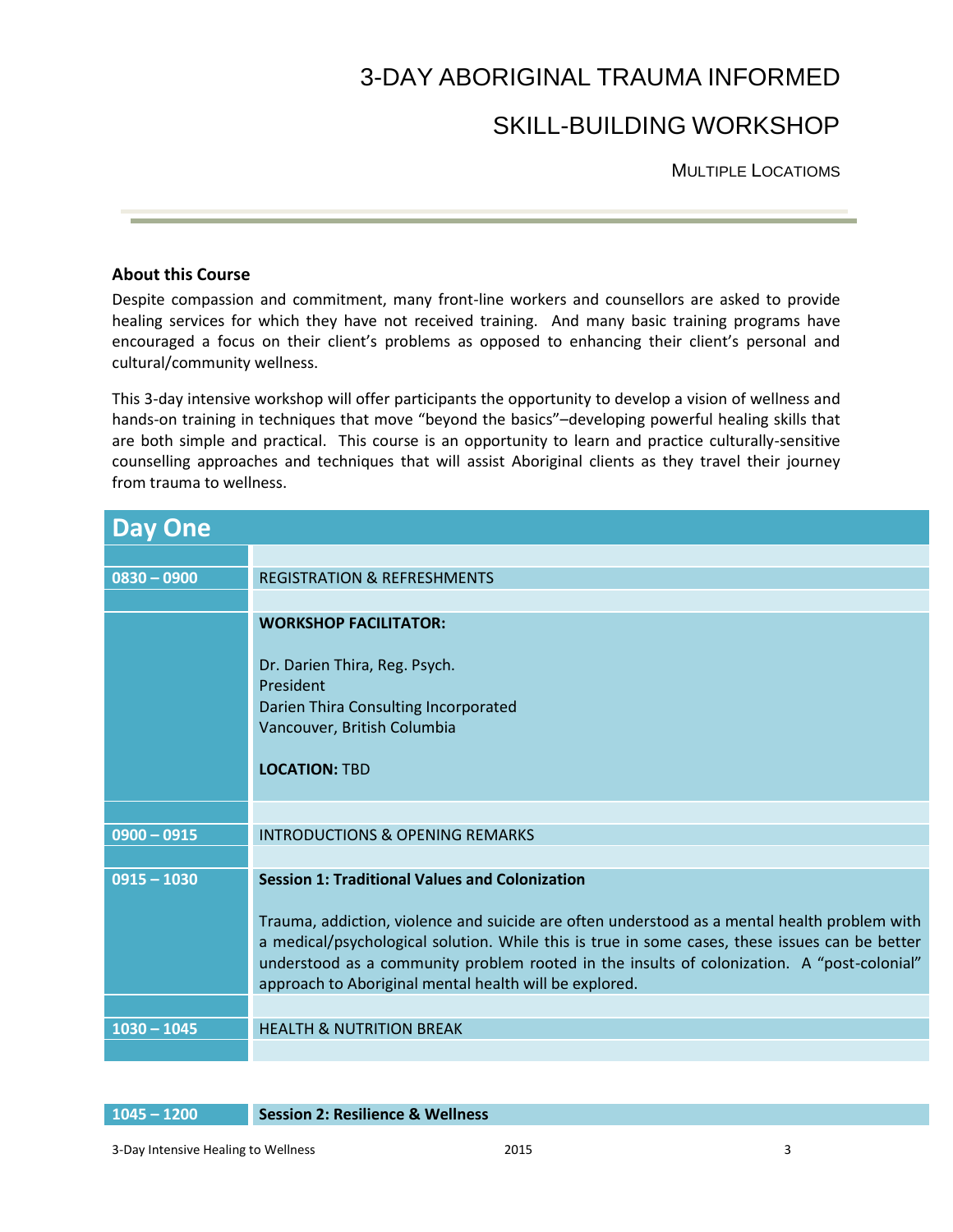|                | The "cure" for the psychological impacts of colonization will be identified and a culturally-<br>rooted community-oriented approach to resilience and wellness will be offered. The 4 Keys to<br>resilience will be explored in this session; namely caring connection, respectful empowerment,<br>a meaningful role/identity, and culturally rooted vision. These sources can be combined into<br>two branches of wellness: self-esteem and a well-lived life. One branch, the Well-Lived Life, is<br>the antidote to colonization. This path will be explored in terms that will assist clients to<br>become more positively engaged in their lives, their families and their communities/culture. |
|----------------|------------------------------------------------------------------------------------------------------------------------------------------------------------------------------------------------------------------------------------------------------------------------------------------------------------------------------------------------------------------------------------------------------------------------------------------------------------------------------------------------------------------------------------------------------------------------------------------------------------------------------------------------------------------------------------------------------|
| $1200 - 1315$  | <b>NO-HOST LUNCH</b>                                                                                                                                                                                                                                                                                                                                                                                                                                                                                                                                                                                                                                                                                 |
| $1315 - 1445$  | <b>Session 3: Balance and Wellness</b>                                                                                                                                                                                                                                                                                                                                                                                                                                                                                                                                                                                                                                                               |
|                | Self Esteem, the second branch of wellness and our source of strength in the face of suicide,<br>addiction and trauma, will be explored.<br>The Replacement Technique that is used in the face of "bad" behavior will be introduced.<br>The balance of two traditional caregiver values-Care and Respect-will be examined in the<br>face of distress, and tools to maintain boundaries in the face of client suffering, repeated calls<br>for help, and threats will be discussed and practiced.                                                                                                                                                                                                     |
|                |                                                                                                                                                                                                                                                                                                                                                                                                                                                                                                                                                                                                                                                                                                      |
| $1445 - 1500$  | <b>HEALTH &amp; NUTRITION BREAK</b>                                                                                                                                                                                                                                                                                                                                                                                                                                                                                                                                                                                                                                                                  |
| $1500 - 1600$  | <b>Session 4: The Community is the Medicine</b><br>The community will be explored as a source of resilience.<br>The Changing Focus Technique will allow for a shift from a "problem" focus to an "opportunity" focus to<br>enhance a strength-based approach to counselling.<br>The Community Resource Map Technique will be used to weave together personal and community<br>wellness.<br>The result will be: "community transformation, one personal crisis at a time."                                                                                                                                                                                                                            |
| <b>Day Two</b> |                                                                                                                                                                                                                                                                                                                                                                                                                                                                                                                                                                                                                                                                                                      |
|                |                                                                                                                                                                                                                                                                                                                                                                                                                                                                                                                                                                                                                                                                                                      |
| $0900 - 1030$  | Session 5: Understanding Grief and the Biology of Trauma<br>Healthy grief and the four paths of grief healing and traumatic grief and the three common<br>problems that maintain it (guilt, shame, and blame) will be discussed. This will be followed by<br>an introduction to trauma as a biological problem.                                                                                                                                                                                                                                                                                                                                                                                      |
| $1030 - 1045$  | <b>HEALTH &amp; NUTRITION BREAK</b>                                                                                                                                                                                                                                                                                                                                                                                                                                                                                                                                                                                                                                                                  |
|                |                                                                                                                                                                                                                                                                                                                                                                                                                                                                                                                                                                                                                                                                                                      |
| $1045 - 1200$  | <b>Session 6: Personal and Community Trauma</b><br>An introduction to trauma as a psychological problem that links to the most common mental<br>health and social problems in a community will be followed by a review of the impacts of chronic<br>childhood Trauma on identity. An exploration of the problem of and solution for three trauma-related<br>community issues-(1) intergenerational trauma, (2) learned helplessness, and (3) lateral violence/hostile<br>dependency completes the conversation.                                                                                                                                                                                      |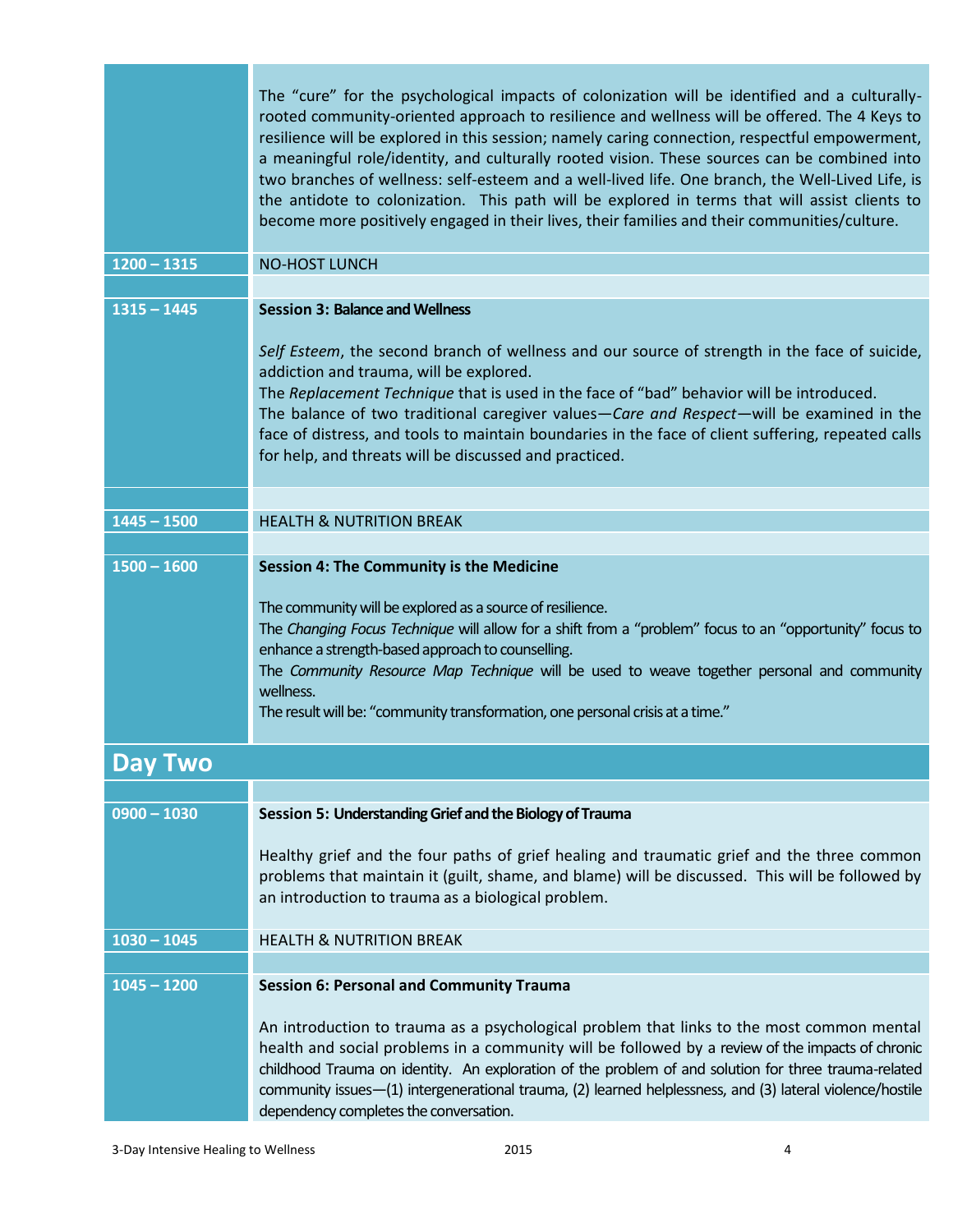| $1200 - 1315$    | <b>NO-HOST LUNCH</b>                                                                                                                                                                                                                                                                                                                                                                                                                                                                                                                                           |
|------------------|----------------------------------------------------------------------------------------------------------------------------------------------------------------------------------------------------------------------------------------------------------------------------------------------------------------------------------------------------------------------------------------------------------------------------------------------------------------------------------------------------------------------------------------------------------------|
|                  |                                                                                                                                                                                                                                                                                                                                                                                                                                                                                                                                                                |
| $1315 - 1445$    | <b>Session 7: Responding to Trauma</b><br>The two steps of trauma healing, including grounding and relaxation skills will be discussed.<br>Complex childhood trauma impacts and its mental, emotional, physical, and spiritual treatment<br>will be reviewed.                                                                                                                                                                                                                                                                                                  |
|                  |                                                                                                                                                                                                                                                                                                                                                                                                                                                                                                                                                                |
| $1445 - 1500$    | <b>HEALTH &amp; NUTRITION BREAK</b>                                                                                                                                                                                                                                                                                                                                                                                                                                                                                                                            |
|                  |                                                                                                                                                                                                                                                                                                                                                                                                                                                                                                                                                                |
| $1500 - 1545$    | Session 8: The Four Paths of Healing and Grieving                                                                                                                                                                                                                                                                                                                                                                                                                                                                                                              |
|                  | The four paths of cultural/spiritual and psychological/social healing (growth, cleansing,<br>transcendence and transformation) will be introduced with clinical examples. The four paths<br>of cultural/spiritual and psychological/social grieving (growth, cleansing, transcendence and<br>transformation) will also be introduced with clinical examples.                                                                                                                                                                                                   |
|                  |                                                                                                                                                                                                                                                                                                                                                                                                                                                                                                                                                                |
| <b>Day Three</b> |                                                                                                                                                                                                                                                                                                                                                                                                                                                                                                                                                                |
| $0900 - 1015$    | <b>Session 9: Growth Techniques</b>                                                                                                                                                                                                                                                                                                                                                                                                                                                                                                                            |
|                  | Three growth techniques that encourage integration are explored in this section:<br>Validation-Action 2-Step Technique is the foundation of counselling<br>3-Step Crisis Counselling Tool for individuals and groups makes sense of suffering and<br>encourages action; and<br>Gifts and Lessons Technique that offers clients the opportunity to receive the messages<br>offered by past experiences will be discussed and practiced.                                                                                                                         |
| 1015-1030        | <b>HEALTH &amp; NUTRITION BREAK</b>                                                                                                                                                                                                                                                                                                                                                                                                                                                                                                                            |
|                  |                                                                                                                                                                                                                                                                                                                                                                                                                                                                                                                                                                |
| 1030-1200        | <b>Session 10: Cleansing Techniques</b>                                                                                                                                                                                                                                                                                                                                                                                                                                                                                                                        |
|                  | Two or Three cleansing techniques that purge the force of problems and lead to a life of<br>wellness are explored in this section:<br>Re-telling the Story Technique shifts a client's identification with their<br>$\bullet$<br>problem/diagnostic label and offers an alternative life story, that of wellness;<br>Externalization Technique takes control away from the problem and inviting the voice<br>of wellness into one's head and heart.<br>(optional) Narrative Assessment Technique is a problem-wellness assessment tool may<br>also take place. |
| $1200 - 1315$    | <b>NO-HOST LUNCH</b>                                                                                                                                                                                                                                                                                                                                                                                                                                                                                                                                           |
|                  |                                                                                                                                                                                                                                                                                                                                                                                                                                                                                                                                                                |
| $1315 - 1445$    | <b>Session 11: Transcendence Techniques</b>                                                                                                                                                                                                                                                                                                                                                                                                                                                                                                                    |
|                  | Four transcendence techniques that allow a client to rise above their personal/family suffering in order to<br>heal are explored in this section:                                                                                                                                                                                                                                                                                                                                                                                                              |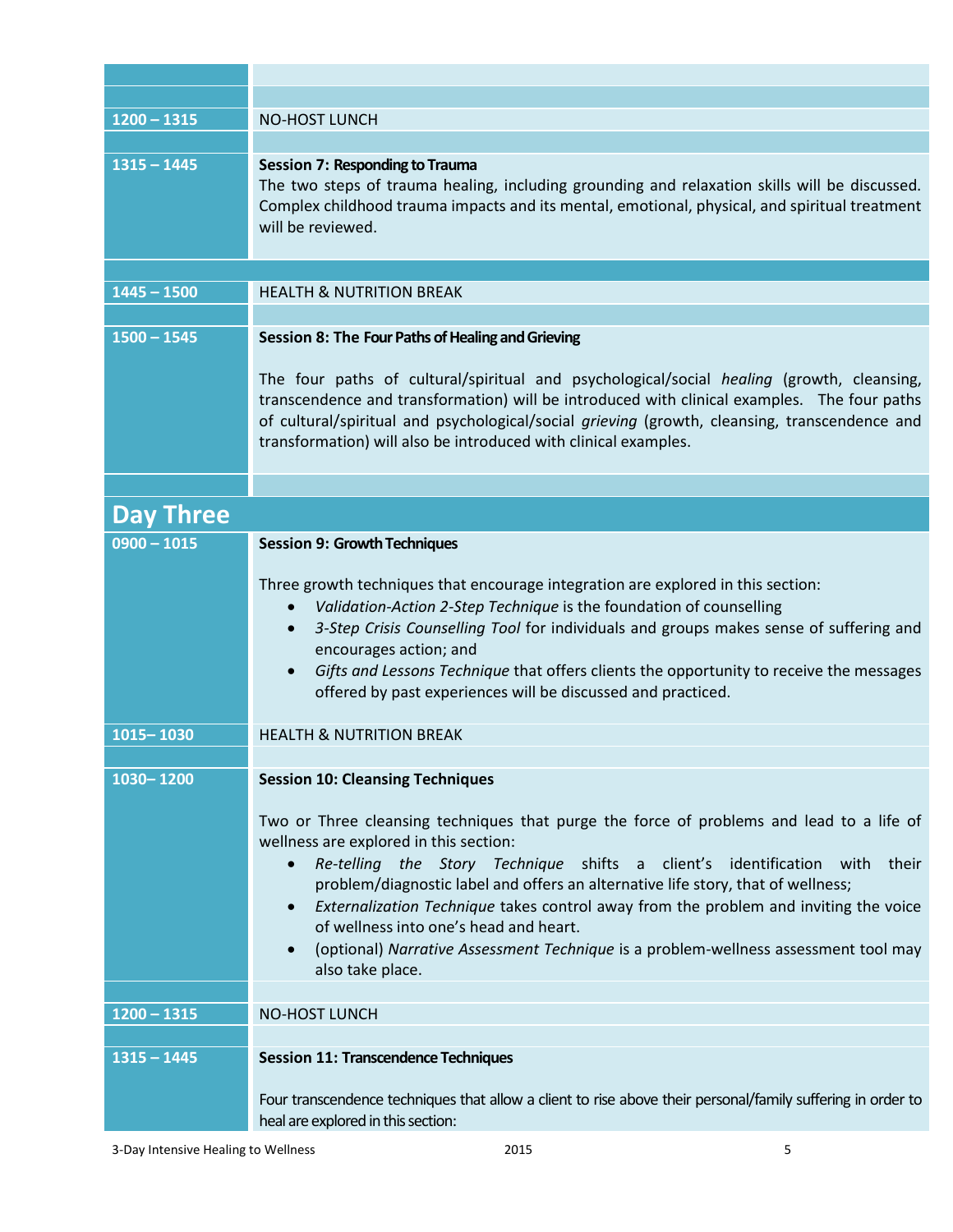|               | Link to Colonization Technique is a simple reverse flow charting from personal<br>$\bullet$<br>problems to family problems to community problems to the wound of colonization;<br>Solution Focus Therapy Technique is a psychological approach that replaces a focus on<br>$\bullet$<br>problems and a "sick" identity with a focus on solutions and a wellness identity;<br>The 4 <sup>th</sup> Question Technique develops client wellness through their contribution to the<br>$\bullet$<br>community |
|---------------|----------------------------------------------------------------------------------------------------------------------------------------------------------------------------------------------------------------------------------------------------------------------------------------------------------------------------------------------------------------------------------------------------------------------------------------------------------------------------------------------------------|
|               |                                                                                                                                                                                                                                                                                                                                                                                                                                                                                                          |
| $1445 - 1500$ | <b>HEALTH &amp; NUTRITION BREAK</b>                                                                                                                                                                                                                                                                                                                                                                                                                                                                      |
|               |                                                                                                                                                                                                                                                                                                                                                                                                                                                                                                          |
| $1500 - 1545$ | <b>Session 12: Four Steps of Healing</b><br>Finally, the four steps of healing (from victim to) will be discussed, with a practical focus on how to assist<br>people to move past the victim stage, where they can be stuck for years, and to assist them to advance to<br>identify as a survivor and then an explorer and, finally, to be a contributor.                                                                                                                                                |
|               |                                                                                                                                                                                                                                                                                                                                                                                                                                                                                                          |
| $1545 - 1600$ | <b>CLOSING &amp; EVALUATIONS</b>                                                                                                                                                                                                                                                                                                                                                                                                                                                                         |